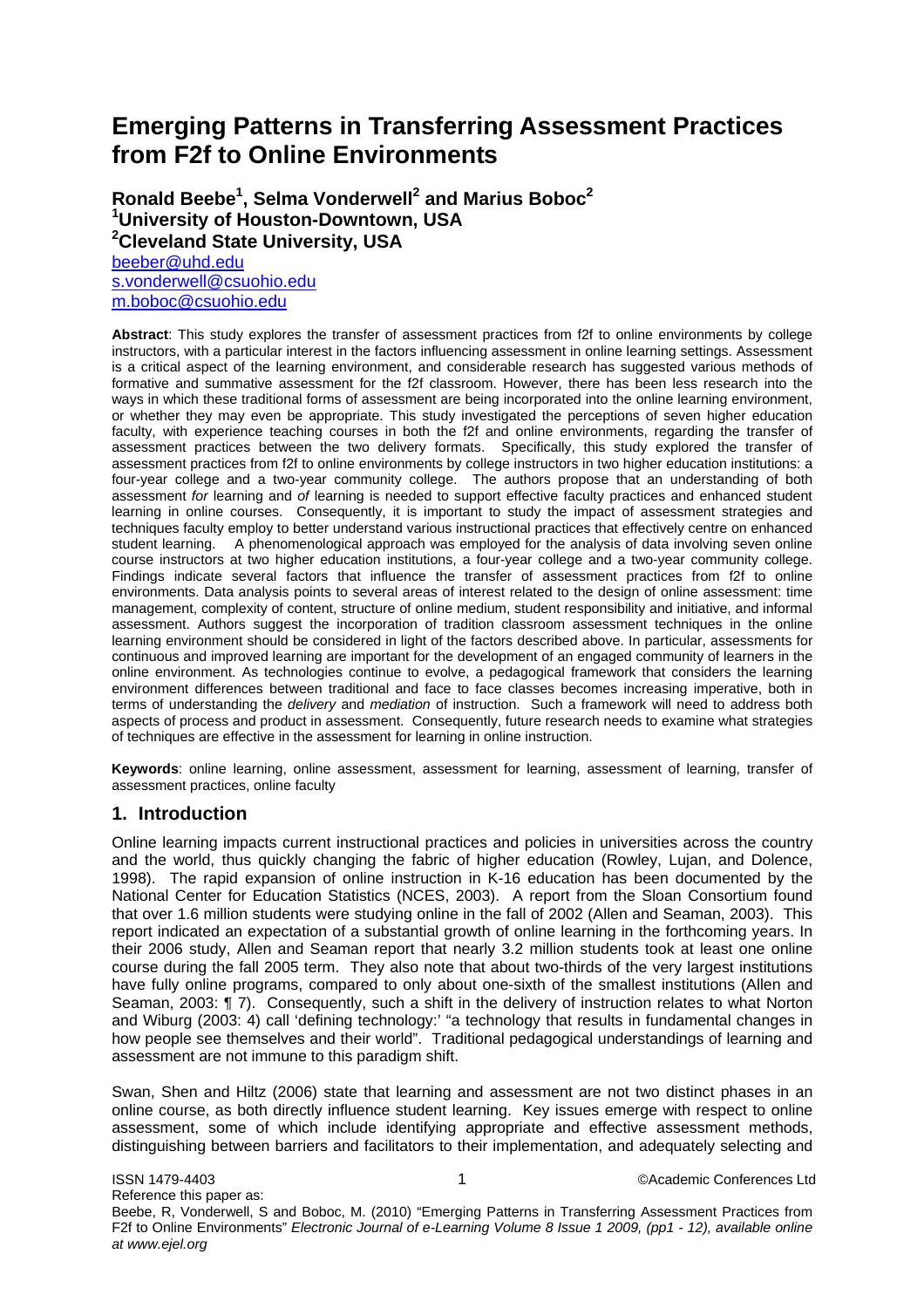managing assessment activities (Australian National Training Authority, 2002). Speck (2002: 5) argues that "insufficient attention to pedagogical questions and concerns arising from the practice of online teaching […] raises questions about assessment of learners in online classrooms". It is important to understand current faculty practices of assessment as well as the factors that influence assessment in order to increase the quality of teaching and learning in the online environment.

This study explores the transfer of assessment practices from f2f to online environments by college instructors in two higher education institutions: a 4-year college and a 2-year community college. The authors propose that an understanding of both assessment *for* learning and *of* learning is needed to support effective faculty practices and enhanced student learning in online courses. The objective of the study was to identify specific factors that might assist instructors in moving f2f course assessment practices to the online environment to enhance pedagogical practice as well as student interaction and learning. Consequently, it is important to study the impact of assessment strategies and techniques faculty employ to better understand various instructional practices that effectively center on enhanced student learning.

# **2. Literature review**

Assessment is an important aspect of teaching and learning systems (Benson, 2003). The appropriate integration of assessment processes improves teaching and learning. As such, it "[…] must be integrated into a holistic view of pedagogy. This means that any theory of assessment presumes and informs a theory of learning" (Speck, 2002: 6). While assessment practices have developed in f2f environments, "the principles of assessment do not change in an online environment" (Benson, 2003: 71). Nevertheless, there are differences between f2f and online enviroments which may present challenges to the effective implementation of both traditional and alternative forms of assessment.

Traditional assessment positions learners as recipients of knowledge where learning is measured and documented at the lowest levels of Bloom's taxonomy as knowledge and comprehension (Robles and Braathen, 2002). This type of assessment does not allow for higher-order thinking skills, such as synthesis, analysis, and evaluation (Speck, 2002). On the other hand, alternative assessment assumes the role of students as inquirers who are actively engaged in the learning process. In this case, assessment activates learning at higher-order thinking levels and embraces collaboration (Anderson, 1998). Instructional activities can be used diagnostically to alter teaching and learning (Black and William, 1998). Whether formative (i.e., during the cycle of instruction) or summative (i.e., upon completion of the cycle of instruction), assessment plays an important role in the learning process to inform progress and further learning.

The Quality Matters (2006: ¶ 3) rubric suggests using assessment instruments that are "sequenced, varied, and appropriate to the content being assessed". Assessment is important in guiding the design of online courses by using a variety of tools - such as self-assessment and peer-assessment methods – as well as tasks that encourage critical thinking and collaboration of students in their learning and assessment activities (Herron and Wright, 2006). Assessment strategies need to be diverse and provide multiple opportunities for learners and instructors to evaluate learning. Effective assessment techniques can improve an instructor's understanding of student needs and provide the development of a learner-centered classroom.

# *Assessment of and for learning*

There is a distinction between assessment of learning and assessment for learning; the latter places student learning at the center of assessment (Elwood and Klenowski, 2002). This approach to assessment guides an understanding that learners and instructors share the ownership and responsibility for evaluating their own interconnected performance and learning outcomes. Under these circumstances, comparing assessment of learning and for learning reveals the following (Elwood and Klenowski, 2002: 243):

*Assessment of learning (assessment for the purposes of grading and reporting with its own established procedures) and assessment for learning (assessment whose purpose is to enable students, through effective feedback, to fully understand their own learning and the goals they are aiming for).*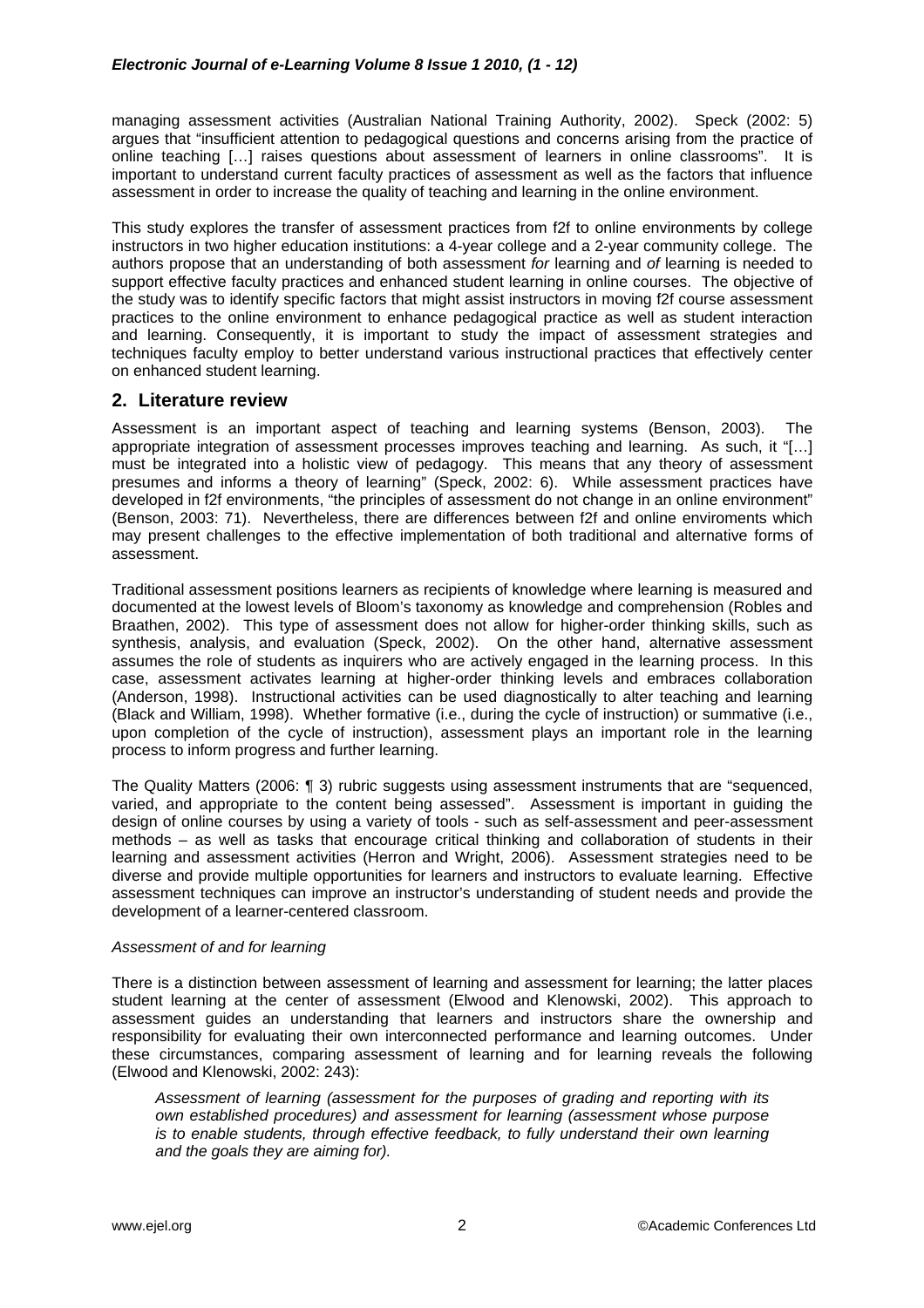Online instructors can utilize assessment techniques and strategies to determine "what students are learning in the classroom and how well they are learning" (Angelo and Cross, 1993: 41). Classroom assessment provides instructors with immediate feedback on student learning and progress. Learners need regular practice in assessment to become self-monitoring and independent (Angelo, 1995). Classroom assessment techniques "require learners to engage in simple acts of metacognition to reflect on and assess their own understanding of the content they are learning" (Angelo and Cross, 1993: 120). Quality Matters (2006) suggests instructors provide self-check or practice types of assignments for timely student feedback.

Learner-centered assessment can encourage meaningful dialogue, increase collaboration, peer and self-evaluation, and a sense of community for a shared purpose (Morgan and O'Reilly, 2001). "Assessment should play a crucial role in helping students to develop as effective online collaborators" (Macdonald, 2003: 388). Online learners need to manage their own learning through self- and peer-assessment, discovery learning, reflection, and articulation (Australian National Training Authority, 2002). In order to manage their learning, students need to take an active role by planning, monitoring, and then reflecting and evaluating not only on the learning tasks, but on the processes of learning as well (McLoughlin and Luca, 2002). These processes require a learning environment that supports such an active student role. Assessment needs to be an ongoing and seamless process in order to address and scaffold properly the learning needs of all students.

As the role of students in online learning relies on self-monitoring and peer support, assessment should provide multiple avenues for both formal and informal assessment. Consequently, the instructor's role in the online environment requires rethinking and reconstructing assessment practices traditionally employed in f2f settings. A study on student satisfaction and learning in online courses found that interaction with the teacher is the most significant contributor to perceived student learning (Fredericksen et al., 2000). Instructors need to balance immediacy by providing students a reasonable amount of time and opportunity to respond (Rovai, 2001). Such immediacy behaviors, when coupled with student expectations, might be influential in facilitating learning and metacognitive processes. Given these circumstances, instructors can structure a feedback mechanism that will encourage student inquiry, collaboration (Vonderwell, 2003), and metacognitive feedback and selfassessment strategies. Qing and Akins (2005: 58) suggest that instructors use a variety of assessment techniques and provide "opportunities for students to develop their own learning goals and assessment tools".

Assessment of online learning differs from the strategies used in traditional, f2f classrooms. Instructor-student interactions in the virtual world are mediated by a computer interface rather than in a f2f setting structured by means of interpersonal exchange. The lack of visual cues, use of asynchronous conversations, and technical issues suggest assessment in online learning is not to be conducted as it has been in a traditional face-to-face classroom (Reeves, 2000). Promoting sustainable high levels of student performance depends not only on a thorough knowledge of pedagogical content, but also on a well-designed assessment process that concurrently informs teaching and promotes learning.

Addressing several misconceptions regarding online instruction, Qing and Akins (2005: 52) state: "face-to-face pedagogy can and should be used to inform online pedagogy. But this in itself cannot be the driving force to designing online courses; one must consider e-pedagogy to create a successful and meaningful course". Additionally, Qing and Akins (2005) note that equating the assessment of online learning and learner participation with counting the number of messages in discussion logs does not adequately address student learning. Vonderwell, Liang and Alderman (2007) found that assessment of online discussions is influenced by structure, learning community, self-regulatory cognitions, learner autonomy and student writing skills. They note that "assessment as a process requires that online learning activities facilitate self-assessment, peer-assessment, selfregulatory mechanisms, and learner autonomy" (Vonderwell et al., 2007: 323). Speck (2002: 15) also suggests that instructors "design assignments that allow for interplay between process and product, between formative and summative assessment".

This framework provides a lens through which to interpret the use of assessment practices in online environments, with a particular interest in instructors' perception of the degree to which those strategies provide accurate assessment data related to student learning. The literature suggests that traditional forms of assessment employed in the classroom may not be appropriate for online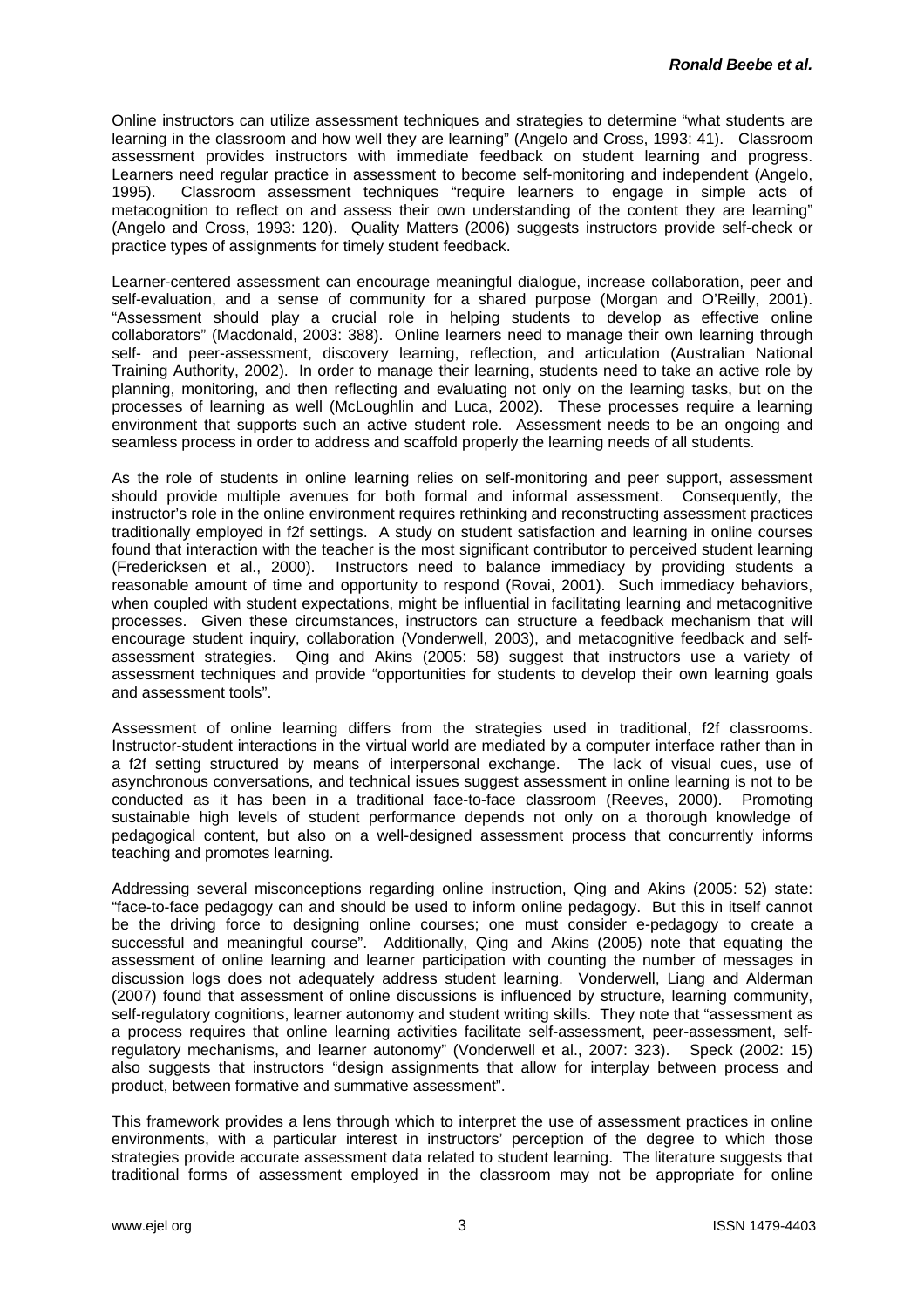instruction. Consequently, there is a need to examine instructor assessment practices and any relevant issues that impact them in online courses. Such research can help college instructors determine ways in which to improve assessment practices. Moreover, identifying a wide range of effective assessment strategies and activities can inform subsequent development of formative and summative evaluative tools for online environments.

Under these circumstances, this study explores the transfer of assessment practices from f2f to online environments by college instructors, with a particular interest in the factors influencing assessment in online learning settings. The research questions underlying this investigation were:

- 1) How do participating faculty transfer assessment practices from f2f to online environments?
- 2) What factors influence the assessment practices of participating faculty in their respective online environments?

# **3. Methodology**

## *Participants*

Researchers accessed a list of instructors scheduled to teach online courses at a two-year community college and a four-year university in a large Midwestern city. All these instructors were emailed an invitation to participate in the study. The course management systems operating at the two locations were Angel and WebCT, respectively. For both higher education institutions, the selection criteria focused on: a) a wide range of skills related to online teaching, learning, and assessment; and b) an interest in investigating one's own assessment practices designed to enhance student learning on a continuous basis. Seven faculty members agreed to participate, four females and three males. In terms of experience with online instruction, 5 considered themselves experienced by having taught online from two to seventeen years, with the remaining two professors self-identifying as first-time online instructors (see Table 1 for a further breakdown).

|             |        | Years overall | Years           |              |                |
|-------------|--------|---------------|-----------------|--------------|----------------|
| Name        |        | teaching      | experience      | Content area | Type of        |
| (pseudonym) | Gender | experience    | teaching online | taught       | Institution    |
|             |        |               |                 | Educational  |                |
| 1. Jane     | Female | 5             | 0               | psychology   | 4-year college |
|             |        |               |                 | Educational  |                |
| $2.$ Jim    | Male   | 18            |                 | technology   | 4-year college |
| 3. John     | Male   | 40            | 16              | Math         | 4-year college |
| 4. Jill     | Female | 4             | ົ               | English      | 2-year college |
| 5. Judy     | Female | 8             | っ               | Pathology    | 2-year college |
| 6. Joe      | Male   | 4             |                 | History      | 4-year college |
| 7. Joan     | Female |               | っ               | Nursina      | 4-year college |

## **Table 1**: Participant characteristics

## *Procedure*

The research questions followed a protocol of interview sessions in a comparative, pre-/post- fashion using a series of semi-structured items. The initial set of questions – used at the beginning of the semester – were designed to prompt the interviewees to contextualize their understanding of assessment in the larger perspective of online environments. A particular emphasis was placed on their initial considerations related to the tranfer of assessment practices from f2f to online environments, based on which they were asked to elaborate on the design process for the latter.

Syllabi were collected from the participants as an additional source of information that allowed the researchers to get a generic picture of the different courses as a whole, both f2f and their online version. Whenever appropriate, follow-up questions were asked in relation to assessment practices included in syllabi, but not readily referenced by interviewees. In all instances, such questions prompted more thorough responses from the participants. This analysis indicated there were no discrepancies between the assessment plan documented by the syllabi and the actual set of strategies and tools used by these college instructors.

The second set of questions – used as a follow-up at the end of the same semester – was intended to focus on the analysis of perceived differences between the assessment strategies used in online environments compared to traditional, f2f settings. At the same, the participants were invited to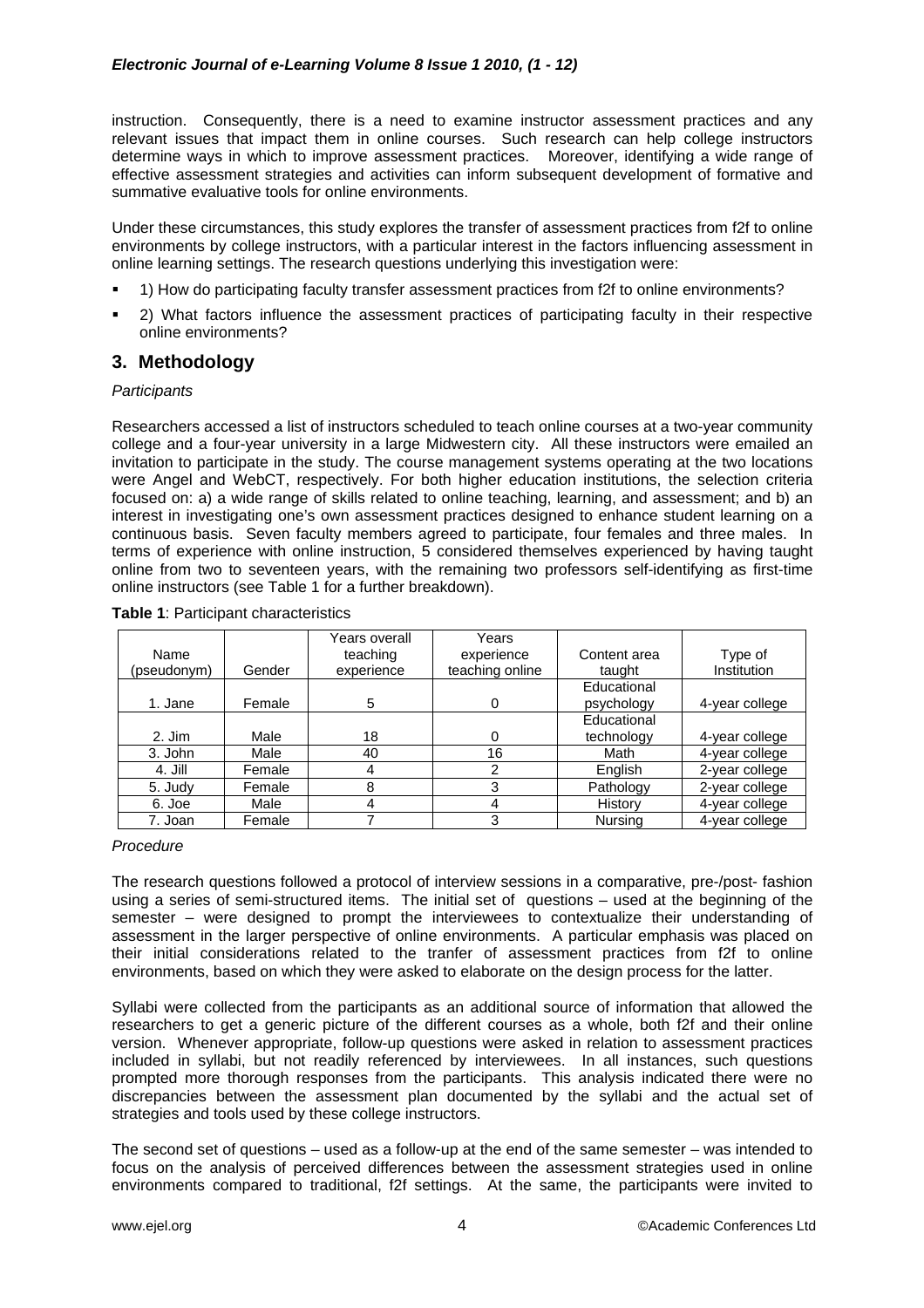elaborate on the various factors they identified as being conducive to or restrictive in the effective use of assessment strategies in the online environment. Also, the participants were encouraged to reflect on reasons for which their initial plans for assessment of online learning may have differed from socalled "mid-semester course corrections," deemed necessary by their own analysis of student learning by using pre-set assessment strategies and tools. Overall, the researchers were able to engage their participants in conversations about emerging patterns of assessment practices during the complex process of tranfer from f2f to online learning environments.

Probing questions based on responses to questions in the first interview were employed to confirm transcripts and initial interpretations of the data. Additionally, interviewees commented on their planning and/or implementation needs for online teaching and learning.

Depending on the location of the participant, the semi-structured interviews, lasting approximately 45 minutes, were either conducted face-to-face or over the telephone. All interviews were recorded and transcribed by the researchers. Final transcripts were clarified with participants where difficulties of transcription or interpretation occurred.

## *Data Analysis*

A phenomenological approach was selected in order to explore the experiences of the instructors as they reflected on their use and understanding of assessment because it requires the researcher to bracket out her/his personal perspectives (Lichtman, 2006). This seemed a plausible direction to take in order to eliminate any potential bias about assessment on the part of the researchers. In addition, this approach allowed for the exploration of categories within a wholistic framework recognizing the inherent differences participants may have regarding assessment strategies and outcomes.

Analysis of the data relied on the constant comparative method (Bogdan and Biklen, 2007; Glaser, 1978) which allows for examination of the data during both collection and the coding process. Moreover, this approach enables the identification of variations in the patterns to emerge and provides for the development of dimensions within the themes (Strauss and Corbin, 1998). Each interview transcript was analyzed independently by the three researchers to develop both open and in vivo codes that were organized into categories which were then compared for accuracy across the transcripts. Consensus among the researchers was used to select categories that appropriately reflected the data.

Generation of potential themes arose from analyzing and sorting patterns emerging from the categories as well as connections to theoretical understandings of assessment and conversations among the researchers. Analysis continued until each of the categories had been organized into a set of emerging patterns congruent with the data and agreed upon by the researchers. Based on the phenomenological approach, the emerging patterns and potential themes were analyzed and reduced to the essential foci related to the data as presented in the findings. Consequently, the analytic process was recursive as analysis informed further decisions on data exploration and data analysis, and grounded in the data as categories and themes developed based upon consensus agreement among the researchers. This process represented an ongoing process of meaning-making through the coding process, category generation, emerging patterns, and double-checking findings.

Because the focus of the investigation was on instructors' understanding of their role as an assessor and of their assessment practices, the data was not analyzed in terms of differences related to subject matter or course content. While the researchers acknowledge this is a significant factor in designing and implementing selected assessment practices, both the sample size and the nature of the interview questions did not lend themselves to a comparison of assessment practices relative to course subject matter. Therefore, the data was analyzed with a view toward understanding the assessment practices employed and factors impacting their use.

# **4. Findings**

Findings indicate several aspects influenced the transfer of assessment practices from f2f to online enviroments by the participating online faculty. Understanding how instructors develop and adapt/adopt assessment practices within the online learning environment can inform subsequent development of formative and summative assessment strategies and tools. It may also provide insight into fundamental characteristics that may form a framework for opening a dialogue regarding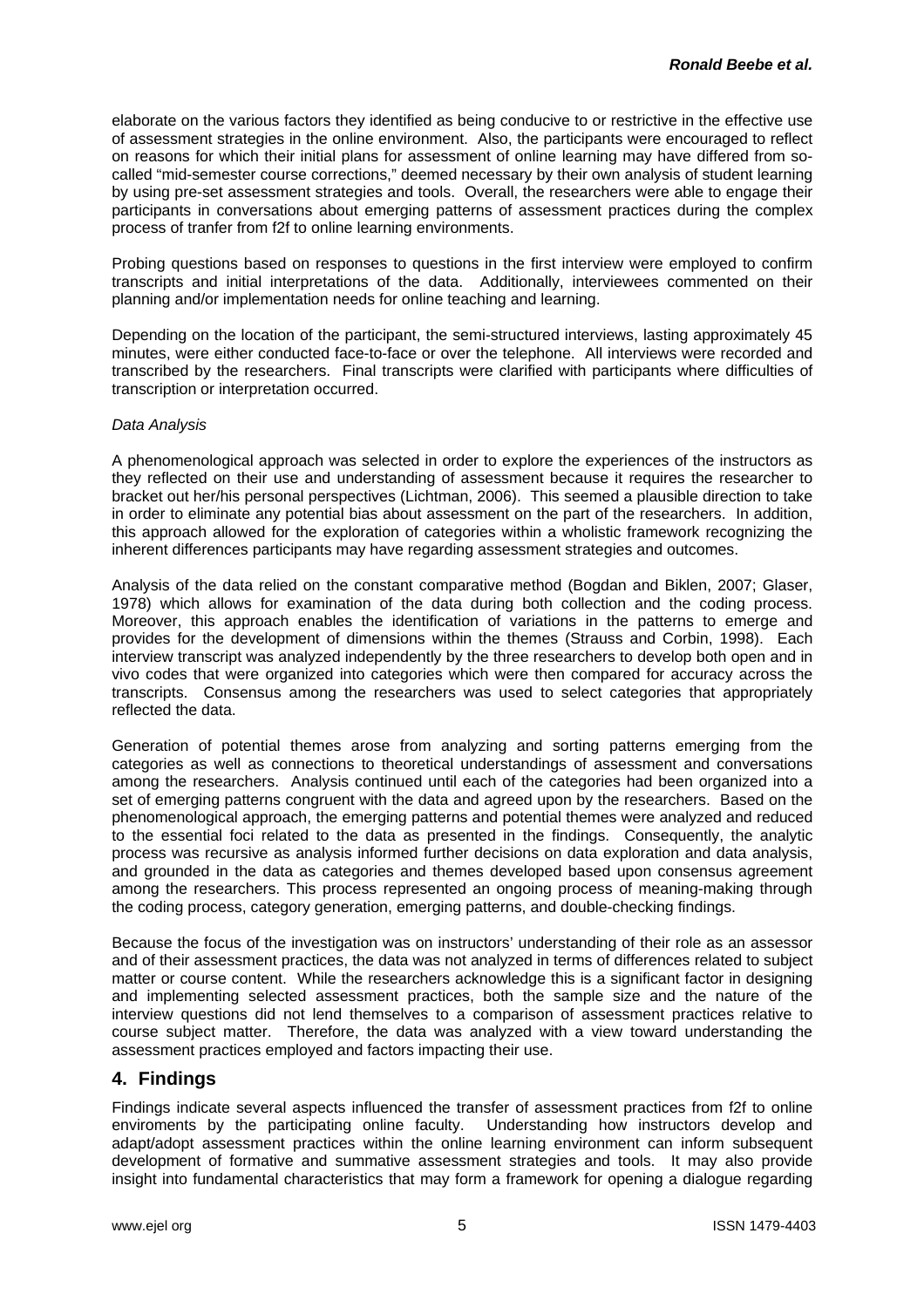the nature of online pedagogy. Since the circumstances under which participating faculty employed their respective assessment practices are qualitatively different, it is important to analyze the factors identified by the participants as having impacted their implementation in the online environment. In all of these instances, the interviewees reflected on how they went about transferring assessment practices from f2f to online environments. Of special interest to the researchers was the analysis of factors that either facilitate or hinder online assessment. In this light, the interpretation of interview data suggests five major themes to be taken into account when designing effective assessment plans for online environments: time management, student responsibility and initiative, structure of the online medium, complexity of content, and informal assessment.

## *Time management*

Time management was found to be an influence on assessment in the online learning environment. Participants reported that students expected immediate response and feedback to their questions or to their test results. This aspect of online teaching and learning had a direct impact on the instructors' time management process, as the medium of the online class heightened student expectations of much more frequent and immediate communication with the course instructor.

The degree to which time management is crucial to effective online teaching may be related to nature of individual access due to the instructor-student interface being mediated by email. John indicated that: "I have got to be there emailing them and be available more. It is probably more one-on-one instructor participation than in a face-to-face class." This aspect of accessibility impacts the time spent both in responding to students and in evaluating learning. This was a common theme, concisely expressed in the following quotes:

*Instructor participation…it's daily… I put more work into this online class than I did for my on campus class. (Jane)* 

*Time – you are providing feedback to every single student […] and the feedback is unique and specific […] I was grading around the clock […]. (Judy)* 

Issues of time management seem to provide a critical lens for the development and selection of the assessment practices employed by these instructors. This may be due to the need for instructors to compensate for fewer opportunities to use traditional informal assessment techniques. Also, due to the time-intensive nature of online interactions, the instructors realized that the structuring of content and related activities had to be maximized while using assessment strategies in appropriate ways for the online environment.

Participating faculty reported that the online environment enabled students to have frequent access to the instructor. Individualized feedback reflects expectations of an increased accessibility to the instructor via email, as John noted: "If I don't keep up with them at least couple of times during the day, I've got 40 messages waiting for me. It does pile up quickly." Therefore, learning and assessment seems to have occurred more on an individual basis through one-on-one feedback, which would correspond to an increased time commitment. We should also note the importance of time management as a factor for students, as the characteristics of learning in the online environment has direct implications on the overall performance in class. The participants indicated a sense that students viewed assignments in the online environment differently, since "in the online class they [students] feel the pressure of assignments, which does not happen face to face, so their perception [of assessment] changes" (Judy).

# *Student responsibility and initiative*

Related to the notion of time management, participants indicated that online learning requires greater initiative on the part of both instructor and students in the process of the assessment of learning. Student initiative was found to be an important element to inform the instructor of her/his learning and overall progress in class. If students do not ask questions, online instructors felt they did not have sufficient informal ways of understanding whether student learning is taking place or not. A common theme echoed among the participants:

*If I don't hear from them and I can't understand what's going on … We can look at how many times the students logged in – but that doesn't mean that it's sunk in ... We don't know the quality of the time that's spent … You can tell the A students seem to log in a*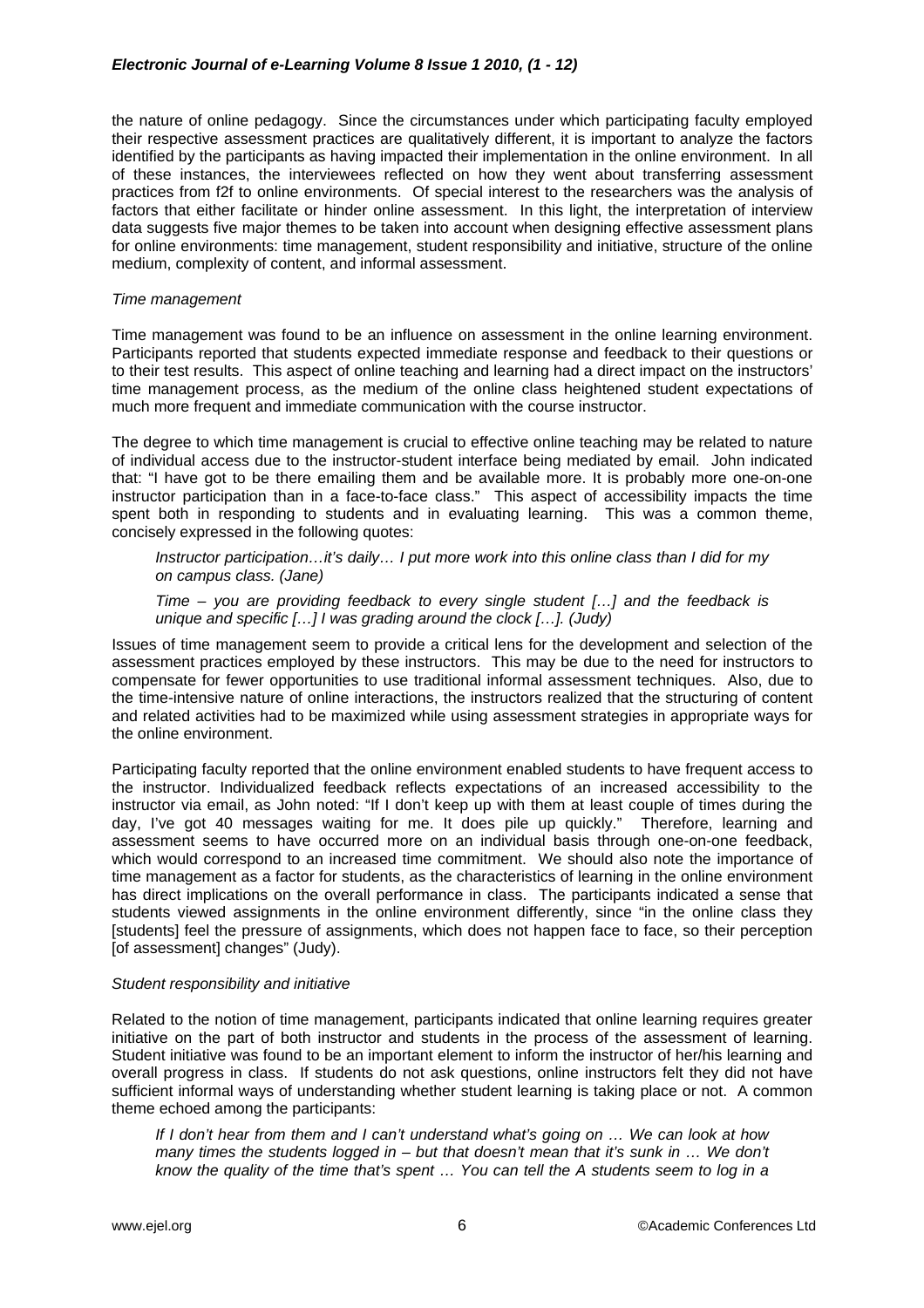*lot more frequently than B and C students. The class is an afterthought for B and C students. They email me questions […] I can tell they haven't read the questions. (Jill)* 

Due to the fact that online learning requires higher degrees of self-discipline and self-monitoring of progress, metacognitive processes were found to be an important influence on student assessment. The participants reported that students who seemed to have higher metacognitive skills tended to more accurately assess their own learning and showed more initiative in terms of their own online learning. Student responsibility and initiative were viewed as significant factors to consider when designing effective online environments conducive for relevant teaching and learning because

*Everything is pushed back on the student. [… in a face to face class] you can go in and sit down and let the lecturer tell me [sic] everything [...] Go and sit. Listen to the lecture*  [...] whereas an Internet class, it's on your own. [...] I think the Internet class has put a lot *more back on the student as far as their learning. (Jim)* 

From their comments, the participants appeared to struggle with the absence of the interpersonal interactions normally reflected in the f2f classroom, which often assist in the ability to gauge the quality of student learning. In addition, the lack of non-verbal or visual evidence of learning – typically collected by "scanning" the traditional classroom – influenced the balance of responsibility in terms of monitoring of progress between instructor and students by placing a heavier focus on the latter. While metacognitive skills and initiative are certainly important factors in any learning context, within the online environment it would seem that these along with motivation become increasingly critical across the electronic interface where traditional, nonverbal forms of assessment are not available.

## *Structure of the online medium*

The online medium structure did seem to require a great amount of time spent on streamlining course requirements, online teaching resources, and so forth, often as a response to the concerns noted above. Participants indicated that all the information related to class requirements and due dates should be posted in a timely manner, thus allowing for more effective time management and immediacy of response to student inquiries.Derived from the fact that the online communication between instructors and students was done exclusively in writing, the medium influenced the way in which instructional planning and delivery of content took place in the online courses. For example, Jane said:

 *[…] It is very to easy […] to get feedback from them, but asking them to write it up while they're already writing their documentation, it's duplication for them … for them it's just busy work ... and ... so, it means that, if I ask them to do it, something else has to be dropped [...].* 

Consequently, assessment for learning and assessment of learning sometimes overlap, which students may view as unnecessary work.

An interesting juxtaposition created within the online environment stems from the fact that while it is "difficult to get to know the students in the online class" (Judy), such a setting thrives on subject matter content-based interaction that supports a wide range of assessment strategies and activities. On the one hand, the anonymity of the online environment may enhance the range of assessment strategies as it offers some students more opportunities for interaction with the instructor. Students may sense a certain freedom to engage in discussion and state viewpoints specifically as a result of the lack of face-to-face interaction with the instructor. According to John,

*[…] that may be part of that anonymity, whereas the professor is getting in front of you a lot of students are afraid to challenge the professor. That is not my problem, but some students are very afraid because they think it's going to interfere [with] the grade they'd get if they challenge the professor. But on the internet side of it, I challenge them and they challenge me. I think that's [where] the best learning takes place […] where the Internet course I think has a little bit of the edge on the classroom because [of] that anonymity, you are not so intimated by the presence of the professor in the internet class.* 

On the other hand, anonymity may play a role in peer relationships that do not face the same constraints in the online environment as they do in the traditional classroom.

*I really think this is a way where some students who may not actually speak up in class*  for fear of being wrong like the anonymity of the discussion forum. The anonymity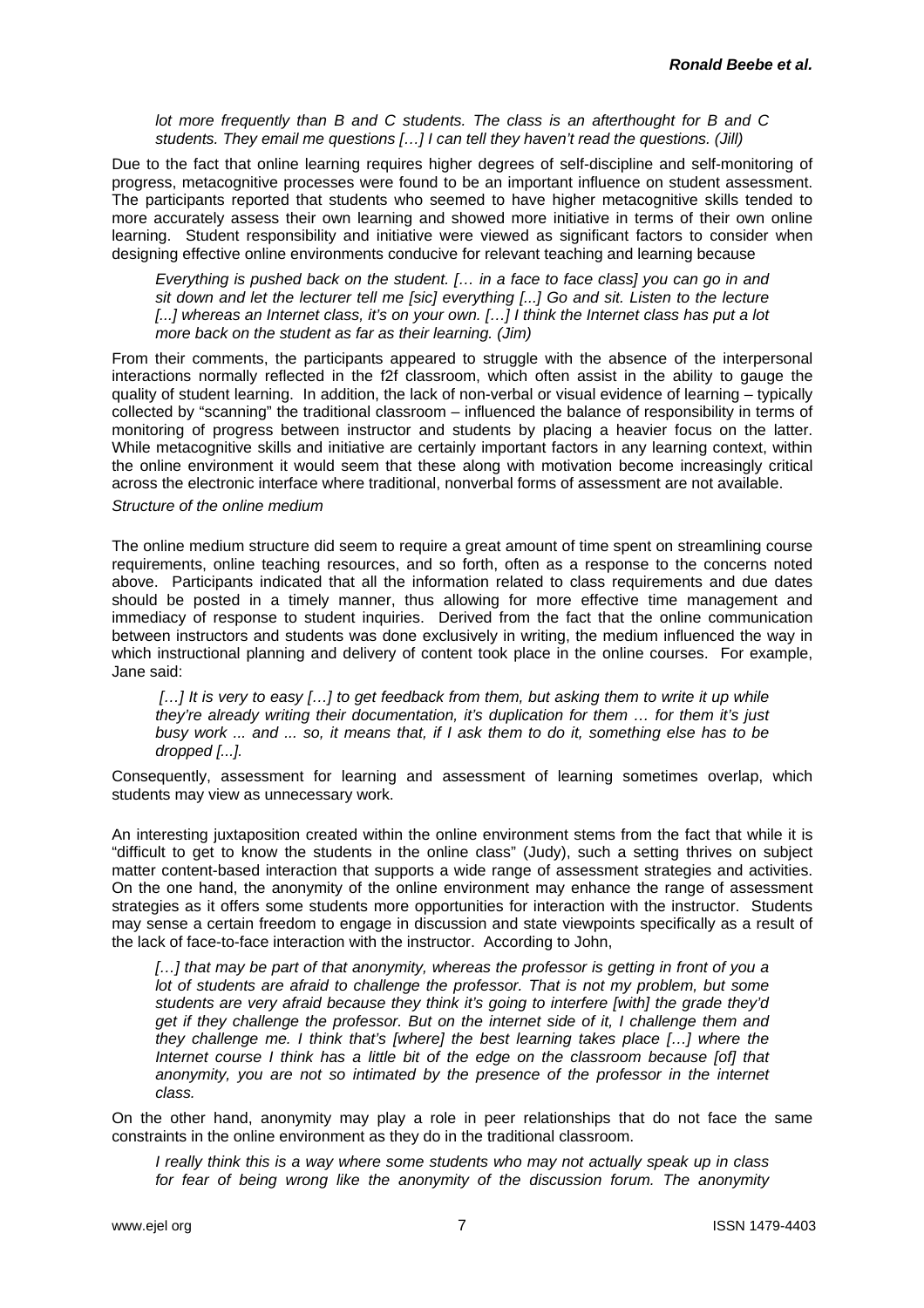*provides them some sort of security. […] So I think the discussion forum gives them the anonymity from me and from others. […] Within this setting, they tend to disagree more with each other than they do in the land-based class. But they also get into why they disagree. That is something that doesn't always happen in a land-based class. (Jane)* 

This was the only area where the participants clearly indicated a potential advantage of the online environment for student learning. What remains at issue is the ability of instructors to develop appropriate frameworks that integrate this aspect in such a way to address their concerns with student responsibility and initiative. In addition, facilitating discussion, whether in a synchronous or asynchronous format, typically requires more time in the online setting due to the fact that communication is written. Given the concerns mentioned by our respondents, creating appropriate assessments that address these issues remains a difficult balancing act of appropriateness and time management.

## *Complexity of content*

Findings indicated that the less complex or applied the course content, the easier it was to transfer assessments from the traditional, f2f learning environment to an online medium. In other words, introductory-level courses that provide students with foundational knowledge imply a sequence of subject matter content that can be easily accommodated by online environments. Course content and assessments focused on knowledge and comprehension seemed to provide instructors with a simpler transfer of traditional methods to the online setting. Thus, "if the class was focused on the acquisition of knowledge, it would be easier to collect individual responses or assignments from students in the online environment […]" (Judy).

As reported by the participants in this study, the more complex the content (thus requiring higher level thinking skills – such as analysis and synthesis), the more difficult student assessment seems to become. Under these circumstances, one interviewee brought up the issue of differentiating the content in an online class based on the distinction between undergraduate and graduate students taking the same (cross-listed) course. Consequently, the assessment strategies have to be reflective of the difference in question, whether it is content complexity or level.

The nature of the online environment requires re-thinking how certain assessments are conducted. For example, after reflecting on students' performances on exams in a Web-based course Judy noted:

*They were the multiple choice questions. 100 question exams. I have them online for students. But I think it was last summer my class got all As. They did wonderful on these exams I have been using over and over. I knew they shouldn't have gotten all As. Now what I do is I make them to come to campus to take the exam here… Pathology is more memorizing.… I think what they'd do is sit with their books and answer the questions.* 

Not only does complexity of content determine the ease of transition of assessment strategies, but instructors must also consider how the method of delivery may impact the completion of those assessments. For example, collaborative learning tasks were more difficult to implement and assess in an online environment due to the nature and structure of the class.

*Class presentations and discussions are different. Whether you do a power point presentation online or in person the presentation is the same but my ability to evaluate a student's ability to present in front of an audience which includes the ability to convey the information in a professional manner, answer spontaneous questions etc. is lost. (Joan)* 

## *Informal assessment*

The study findings showed that it was difficult for the online faculty to determine student learning and progress in the online environment compared to a traditional, f2f classroom setting unless students took the initiative to ask questions or inform the instructor with respect to their learning and progress. If this occurs on a regular basis, the direct effect is improved communication, reduced confusion, and enhanced student participation and performance in the online class. To some extent, informal assessment is tied to the issue of how often communication occurs. "I monitor student progress every morning, Monday through Friday; but I collect evidence weekly; in traditional classroom classes, I tend to do it less often (usually only during class times). The online class is more structured to compensate for the loss of face to face interactions" (Jim). The participants in this study indicated a high rate of daily connection to the course, either to respond to emails or to provide feedback on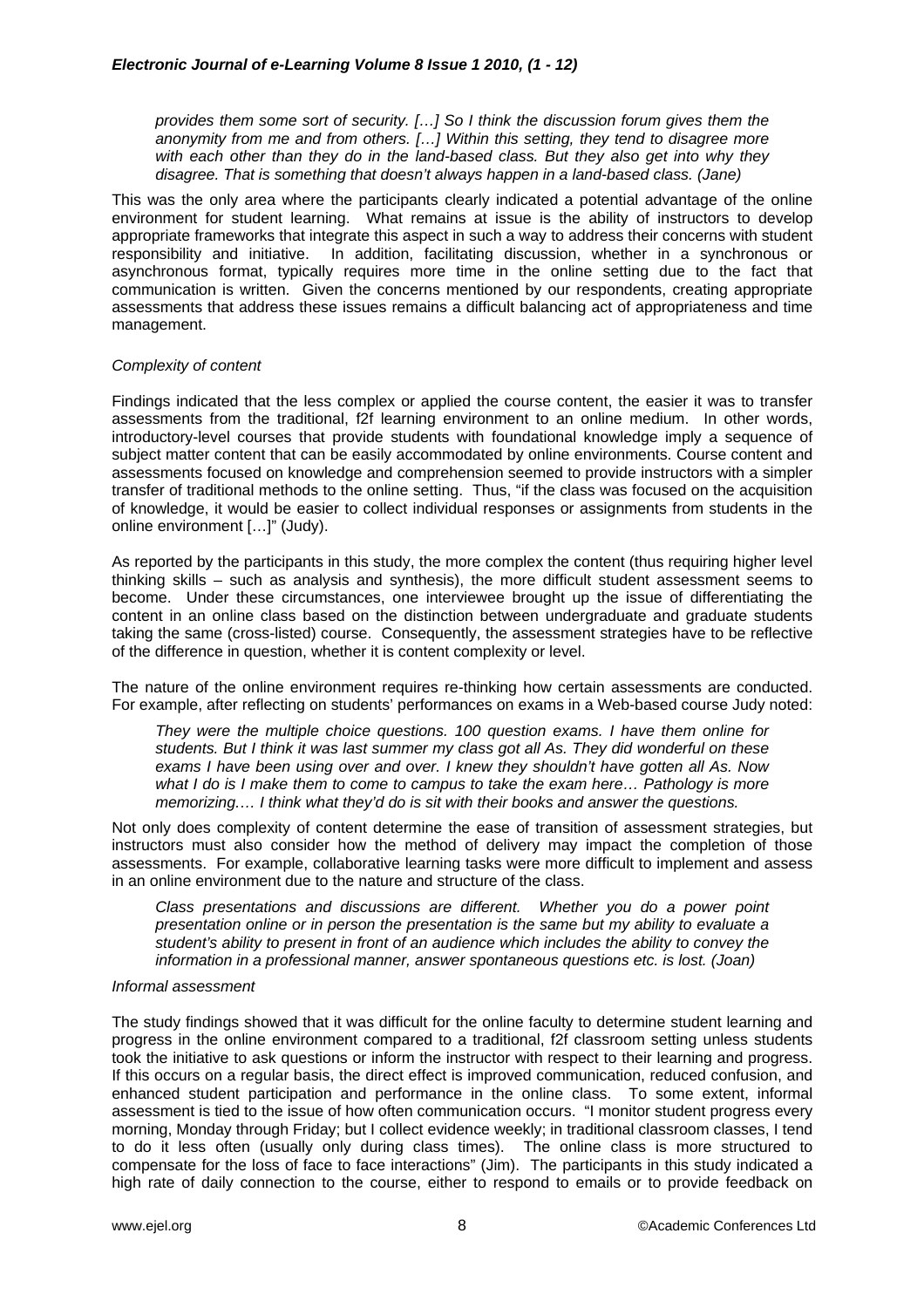assessments. Consequently, this means that the instructor has to devote a lot more time to establishing such effective communication with and among students both during planning and implementing the online course:

*[Collecting evidence of student learning in the online environment] was a real problem for me because of not being able to use informal assessment, which I do in the traditional classroom. […] in e-mails you get nothing but complaints, nothing seems to work […] after a while you learn what needs to be addressed immediately and what can wait […] I could interpret from their comments in online small groups who was involved and who*  wasn't. [...] [In the traditional, face-to-face class] I am doing much more informal *observations and timely questions in class based on what is happening in there – you intuitively know what to ask because you have taught the class several times before […] The only difference [between the online environment and the traditional classroom in terms of assessment of student learning] is to be able to make global assessment based on the performance in class as opposed to the individual feedback in the online class […] tied with the time-intensive factor. (Jill)* 

Our participants indicated the difficulty of balancing the need to engage students in order to gauge the progress of learning with the demands of the amount of time needed to compensate for the lack of informal assessment cues provided in the face-to-face setting. Not only did this create questions of what assessments to employ, but also of how many assessments were needed.

Despite the fact that students in the online classes had frequent and direct access to the instructor, the participants in the study struggled with the process of transferring typical informal assessment practices from the face to face classroom to the online environment. The lack of visual cues in combination with the focus on student initiative seemed to present a dilemma to these instructors when considering how to best assess student learning in the online setting. Perhaps this is because many of the assessment practices employed by these instructors focused on the evaluation of a product without considering appropriate ways to evaluate the process, which represents an assessment practice often using informal techniques derived from interpersonal cues.

# **5. Discussion**

Currently, there is a strong impetus for appropriate use of a wide range of instructional technologies designed to maximize student learning and participation. In light of such "expansion of technology," both higher education faculty and students have to become apt users (Sahin and Thompson, 2006). The findings of this study may help educators identify ways to improve their assessment practices as they transfer from traditional, f2f settings to online environments. Analyzing the factors that influence the design and implementation of appropriate online assessment strategies can inform subsequent development of formative and summative assessment activities and tools.

One particularly difficult issue to address in an online setting is replicating informal student feedback that in the traditional classroom is visual and based on physical, interpersonal cues. Rather than developing assessment contexts that are diverse, responsive and involve a process in order to tap into informal feedback strategies, the majority of assessment practices described by the participants suggest a product outcome. For example, while participants implemented online asynchronous discussions, typically they were used as a way to quantitatively measure student participation (i.e., as assessment *of* learning) rather than as a qualitative measurement of student growth and learning (i.e., as assessment *for* learning). Encouraging student reflection on learning as suggested by Angelo and Cross (1993) may help instructors develop strategies that employ *process* assessments that provide the sort of information typically obtained through traditional informal techniques. Assessment procedures, especially in the online environment, need to find a balance between formative (process) and summative (product) outcomes, which require increased instructor and student interaction within the online interface.

Bi-directional feedback between students and teachers is more individualized in the online environment. Feedback to and from the student was found to be based on writing, through which instructors tried to negotiate and manage content, instruction, an environment of a community of learners, as well as assessment expectations and requirements. Instructors described this process as time consuming and significantly influenced how informal assessment took place. The notion of a community of learners is often discussed as a constructivist approach to knowledge-building in the context of online learning. Although expressing a commitment to the idea of a community of learners,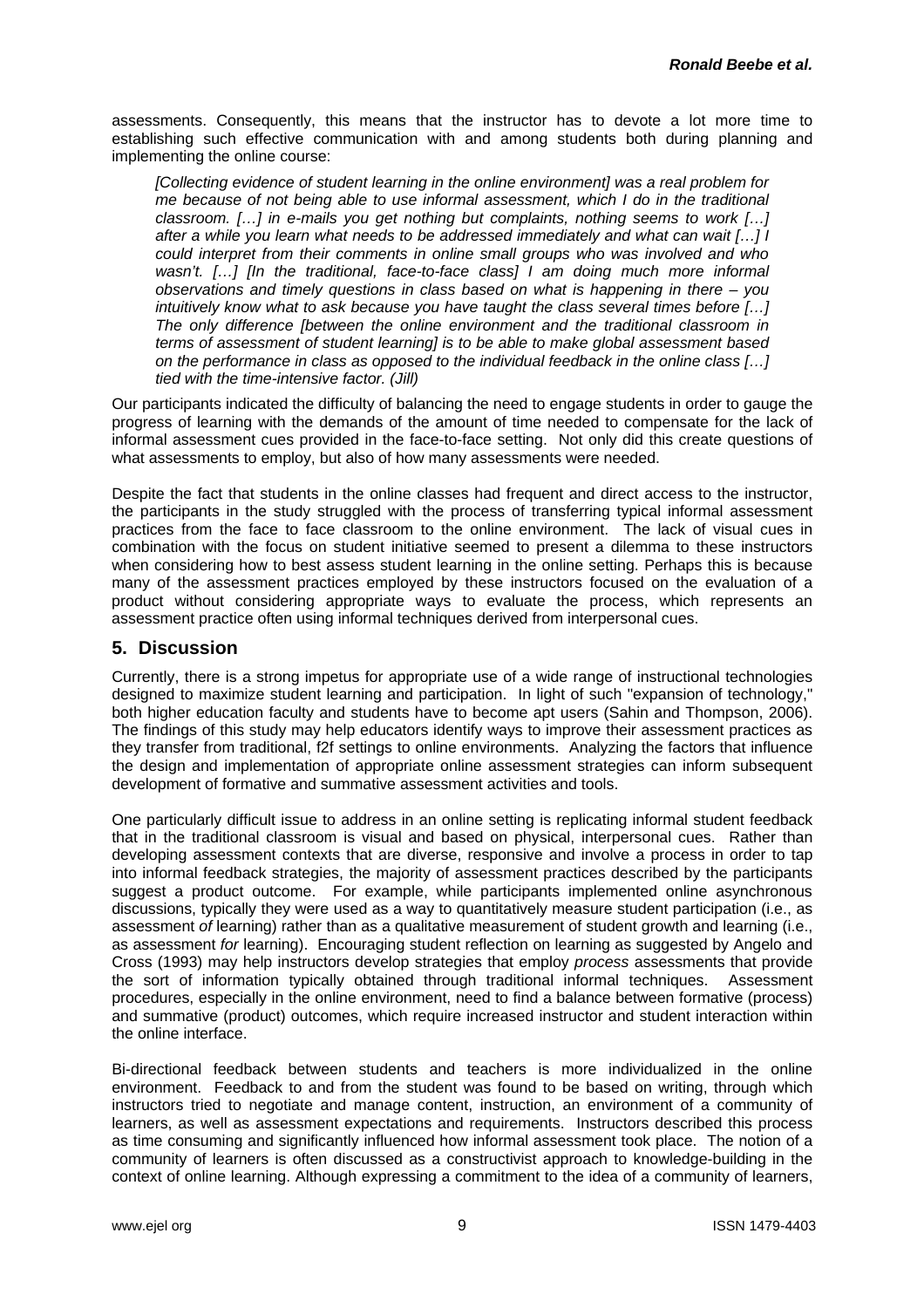instructors structured their courses toward a more independent and individual style of learning. Nevertheless, online learning and technologies have the potential to encourage and enhance interdependent learning which is collaborative and constructive. Tapping into such a potential requires the design and implementation of assessment practices appropriate for the online environment.

Factors impacting effective assessment practices in the online environment are not solely technological, but also managerial and pedagogical. Since online learning is delivered through computer technology and mediated by a computer interface, there may be a perception of online learning as occurring in an environment defined by technological tools. Perhaps, there needs to be a distinction made between the *delivery* of online learning and *mediation and facilitation* of online learning. However, these two concepts require clarification before any attempt to better understand the pedagogical potential of this new learning environment evolves. In order to shift from what Reeves (2000) describes as an instructor-dominated environment, the conversation regarding online pedagogy will need to move toward consideration of those factors which facilitate a more constructivist interaction across the computer interface of the virtual classroom. Developing a "responsive and responsible online" pedagogy (Boboc, Beebe, and Vonderwell, 2006: 261) implies conceptualizing online teaching and learning in a way that generates sets of interrelated characteristics influencing effective assessment strategies and tools. Consequently, the use of this particular type of instructional technology will be enhanced by the "result of the teacher's analysis" (Zhao and Frank, 2003: 817).

# **6. Recommendations for practice and research**

There is a need to construct an appropriate pedagogy of online learning and assessment within the environment of the virtual/online classroom. As traditional assessment strategies approaches differ from those employed in online settings (Reeves, 2000), there should not be a mechanistic transfer from one environment to the other without due consideration of their intended purpose and outcome. Future research should provide educators with tools and strategies in developing online-specific, pedagogically sound and appropriate learning opportunities that address assessment both as an outcome and as a process. That also means that both summative and formative assessment systems need to focus on creating and maintaining sustainable student learning in an online community of learners (Macdonald, 2003). The latter's characteristics – dialogue, collaboration, and a common goal – support assessment *for* learning which, in turn, promotes high level thinking skills and better retention of relevant information.

Consequently, both students and instructors need to be informed about the effective implementation of assessment strategies in the online environment. This will also require further research regarding the necessary shift in the perception of roles in the assessment process. The high frequency and increased individualization of feedback in such learning settings will be associated with an emerging and increasing partnership between students and instructors. This was suggested by Joe's reflection on the benefits of teaching online:

*I gave my students more responsibility, I was in closer touch with them … it seems to be a much more effective approach to teaching than the traditional stuff […] Much more student-centered and, on the other hand, it puts more responsibility on the teacher […] you have to go online in order to communicate effectively, and in an online course this is put upfront.* 

In order to achieve such benefits, however, instructors (and students) will need to rethink traditional roles and patterns of interaction in order to allow for communication across the computer interface to create dynamic environments engaging a community of learners. Given the recent surge of technological advances, it is expected that as more learning technologies emerge, the more varied applications members of the online learning community will need to understand and incorporate in an attempt to identify the factors that maximize student participation and performance, as well as teacher effectiveness and overall instructional satisfaction. Joan captured the highly reflective process of sorting out ways in which to structure assessment and learning in online environments:

*[…] it took a lot more work upfront than I knew it would take because you have to think through everything … every assessment part of it […] when I make a point of it in the online class, I have to ask myself about how to make sure that they do it … or what I can do to make sure that they do it… Those are the things that took me a lot of time in*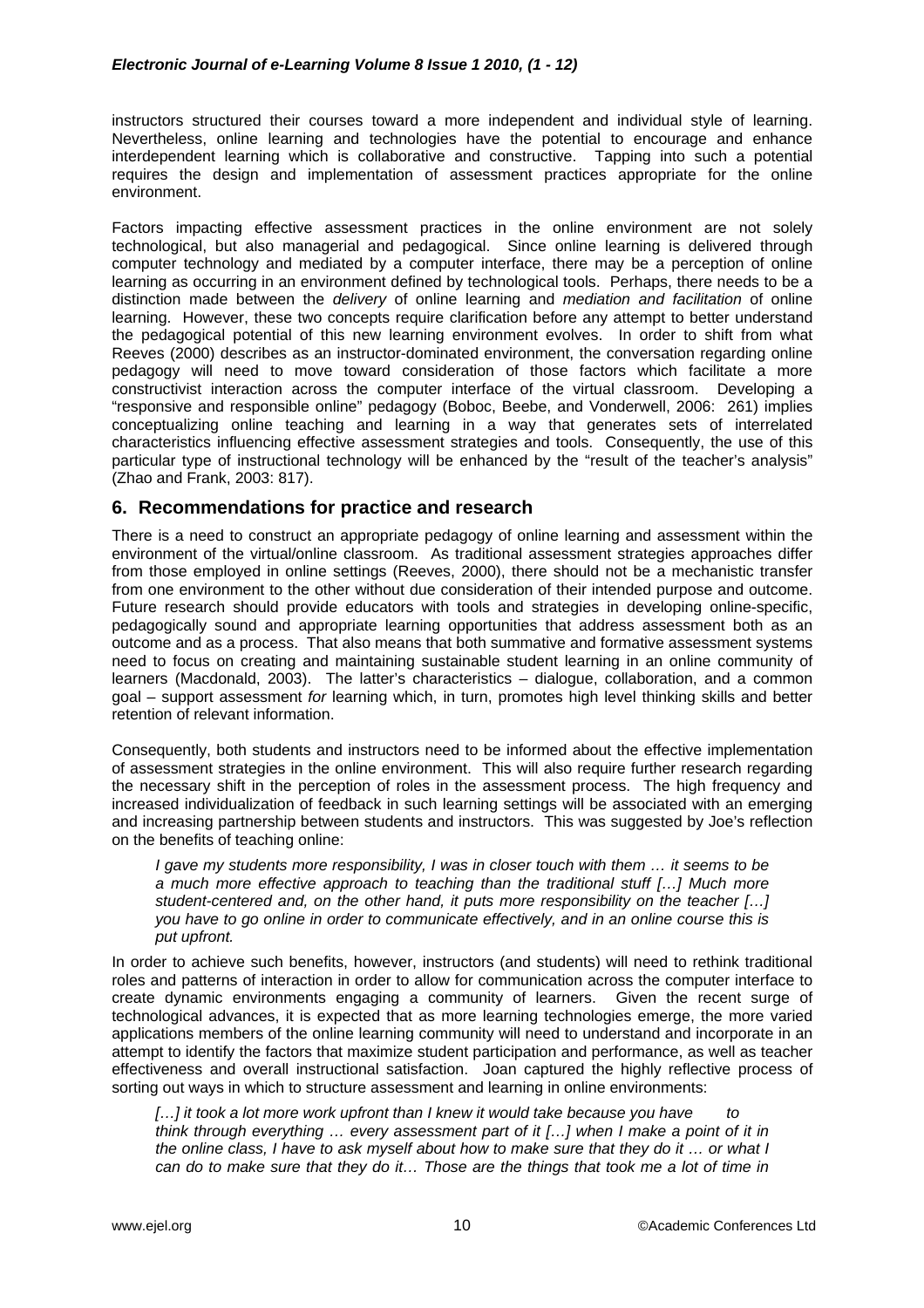*the beginning, when I was planning the course … I had to go through everything and rethink all the things that I did informally in class [the traditional, face-to-face course].* 

Faculty professional development programs on online learning need to emphasize assessment for learning as both *a process* and *an understanding*. Investigating appropriate, student-centered structures focused on assessment for learning can help produce accurate assessment data. Formative assessment techniques, such as the Minute Paper, the Muddiest Point (Angelo and Cross, 1995), online journaling, reflective blogging, and wikis can be utilized in online learning to check student learning and progress. As technologies continue to evolve, a pedagogical framework that considers the learning environment differences between traditional and face to face classes becomes increasing imperative, both in terms of understanding the *delivery* and *mediation* of instruction. Such a framework will need to address both aspects of process and product in assessment. Consequently, future research needs to examine what strategies of techniques are effective in the assessment for learning in online instruction. Understanding not only what practices are effective and in what contexts but also how instructors think about those practices in terms of assessment *of* and *for* learning will aid in the development of a framework leading to a pedagogy of e-learning.

## **References**

- Allen, E. I., and Seaman, J. (2006) 'Making the grade: Online education in the United States', *Report from the Sloan Consortium,* [Online], Available: [http://www.sloan-c.org/publications/survey/index.asp \[25](http://www.sloan-c.org/publications/survey/index.asp%20%5B25) Apr 2007].
- Allen, E. I., and Seaman, J. (2003) 'Seizing the opportunity: The quality and extent of online education', *Report from the Sloan Consortium,* [Online], Available: [http://www.sloan-c.org/publications/survey/survey03.asp \[30](http://www.sloan-c.org/publications/survey/survey03.asp%20%5B30) Oct 2006].
- Anderson, R. S. (1998) 'Why talk about different ways to grade? The shift from traditional assessment to alternative assessment', in Anderson, R. S. and Speck, B. W. (ed.) *Changing the way we grade student performance: Classroom assessment and the new learning paradigm.* New Directions for Teaching and Learning, No. 74. San Francisco: Jossey-Bass.
- Angelo, T. A. (1995) 'Classroom assessment for critical thinking', *Teaching of Psychology*, vol. 22, no. 2, February, pp. 6-7.
- Angelo, T. A., and Cross, K. P. (1993) *Classroom assessment techniques: A handbook for college teachers*. 2<sup>nd</sup> edition, San Francisco, CA: Jossey-Bass Publishers.
- Australian National Training Authority (2002) *Assessment & Online Teaching,* Australian Flexible Learning Quick Guide Series, [Online], Available: [http://www.flexiblelearning.net.au/guides/assessment.pdf \[21](http://www.flexiblelearning.net.au/guides/assessment.pdf%20%5B21) Aug 2006]
- Benson, A. D. (2003) 'Assessing participant learning in online environments', *New Directions for Adult and Continuing Education,* vol. 100*,* pp. 69-78.
- Black, P., and William, D. (1998) 'Inside the black box: Raising standards through classroom assessment', *Phi Delta Kappan*, vol. 80, pp. 139-148.
- Boboc, M., Beebe, R. S., and Vonderwell, S. (2006) 'Assessment in online learning: Facilitators and hindrances', *Society for Information Technology and Teacher Education Proceedings,* Association for the Advancement of Computing in Education, Charlottesville, VA, pp. 257-261.
- Bogdan, R. C., and Biklen, S. K. (2007) *Qualitative research for education: An introduction to theories and methods (5th ed).* Boston, MA: Pearson.
- Elwood, J., and Klenowski, V. (2002) 'Creating communities of shared practice: The challenges of assessment use in learning and teaching', *Assessment & Evaluation in Higher Education*, vol. 27, no. 3, pp. 243-256.
- Fredericksen, E., Pickett, A., Shea, P., Pelz, W., and Swan, K. (2000) 'Student satisfaction and perceived learning with online courses: Principles and examples from the SUNY learning network', [Online], *Journal of Asynchronous Learning Networks,* vol 4, no. 2, pp. 7-41 Available: [http://www.aln.org/publications/jaln/v4n2/pdf/v4n2\\_fredericksen.pdf \[30 Nov 2000\]](http://www.aln.org/publications/jaln/v4n2/pdf/v4n2_fredericksen.pdf%20%5B30%20Nov%202000%5D)
- Glaser, B. G. (1978) *Theoretical sensitivity: Advances in the methodology of grounded theory,* Mill Valley, CA: The Sociology Press.
- Herron, J. F., and Wright, V. H. (2006) 'Assessment in online learning: Are students really learning?', in Wright, H.V., Syzmanski Sunal, C., and Wilson, E. K. (ed.) *Research on enhancing the interactivity of online learning,* Greenwich, CT: Information Age Publishing.
- Lichtman, M. (2006) *Qualitative research in education: A user's guide,* Thousand Oaks, CA: Sage Publications.
- Liang, X., and Creasy, K. (2004) 'Classroom assessment in web-based instructional environment: Instructors' experience', [Online], *Practical Assessment, Research & Evaluation,* vol. 9, no. 7, Available: http://PAREonline.net/getvn.asp?v=9&n=7 [12 Nov 2006)
- Macdonald, J. (2003) 'Assessing online collaborative learning: Process and product', *Computers & Education,*  vol.40, no. 4, May, pp. 377-391.
- McLoughlin, C., and Luca, J. (2002) 'A learner-centered approach to developing team skills through web-based learning and assessment', *British Journal of Educational Technology,* vol. 33, no. 5, 571-582.
- Morgan, C., and O'Reilly, M. (2001) 'Innovations in online assessment', in Lockwood, F. and Gooley, A. (eds.) *Innovations in open & distance learning: Successful development of online and web-based learning,*  London: Kogan Page.